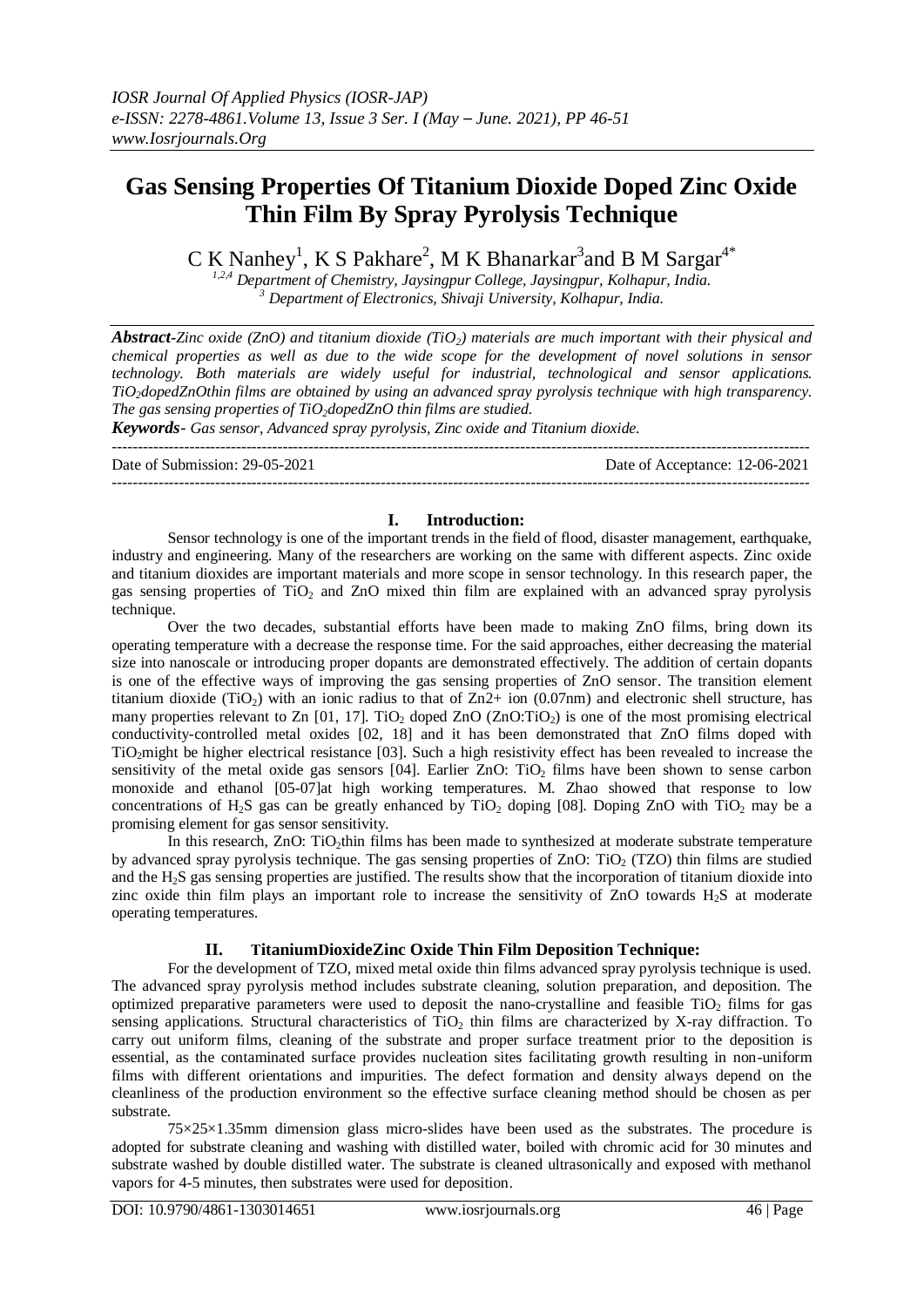

Experimental set up of advanced spray pyrolysis system

### **Figure 1: Advanced spray pyrolysis system**

The advanced spray pyrolysis system is shown in figure 1, consists of reaction chamber, substrate heater, temperature controllers, and nozzle assembly. For the synthesis of TZO thin films, initially, the spraying solution was prepared by mixing the proper amount of equimolar (0.1M) non-aqueous solution made by dissolving pure zinc acetate  $[Zn(CH_3COO)_2 \cdot 2H_2O]$  (Thomas Baker) and titanium isopropoxide  $[Ti\{OCH(CH_3)\}_{4}]$  (sd Fine-Chem) in ethanol. Four different concentrations (1,2,3 and 4 wt %) were selectedto dope TiO<sub>2</sub> in ZnO thin films. The resulting solution was sprayed at an optimized substrate temperature of 673 K. While deposition, the optimized deposition parameters such as core temperature (798 K) spray rate (8 ml min-1), nozzle to substrate distance (40 cm) and carrier gas pressure (10 LPM) were kept constant. The substrate and core temperature were controlled using electronic temperature controllers throughout the experimentation. Hazardous gases were expelled out during the thermal decomposition. ZnO thin films deposited with 1,2,3 and 4 wt %, TiO<sub>2</sub> doping denoted as 1TZO, 2TZO, 3TZO and 4TZO respectively. The TZO films were characterized using various techniques in order to get information on their structural, morphological and optical properties. TiO<sup>2</sup> doping concentration effect on the performance of the gas sensors characteristics are studied.

## **III. Characterization:**

The spray deposited ZnO: TiO<sub>2</sub>films were characterized by structural, morphological, and optical. The gas sensing properties of  $ZnO$ : TiO<sub>2</sub> are studied.

## **IV. Results and Discussion**

## **4.1 Doping Concentration**

.



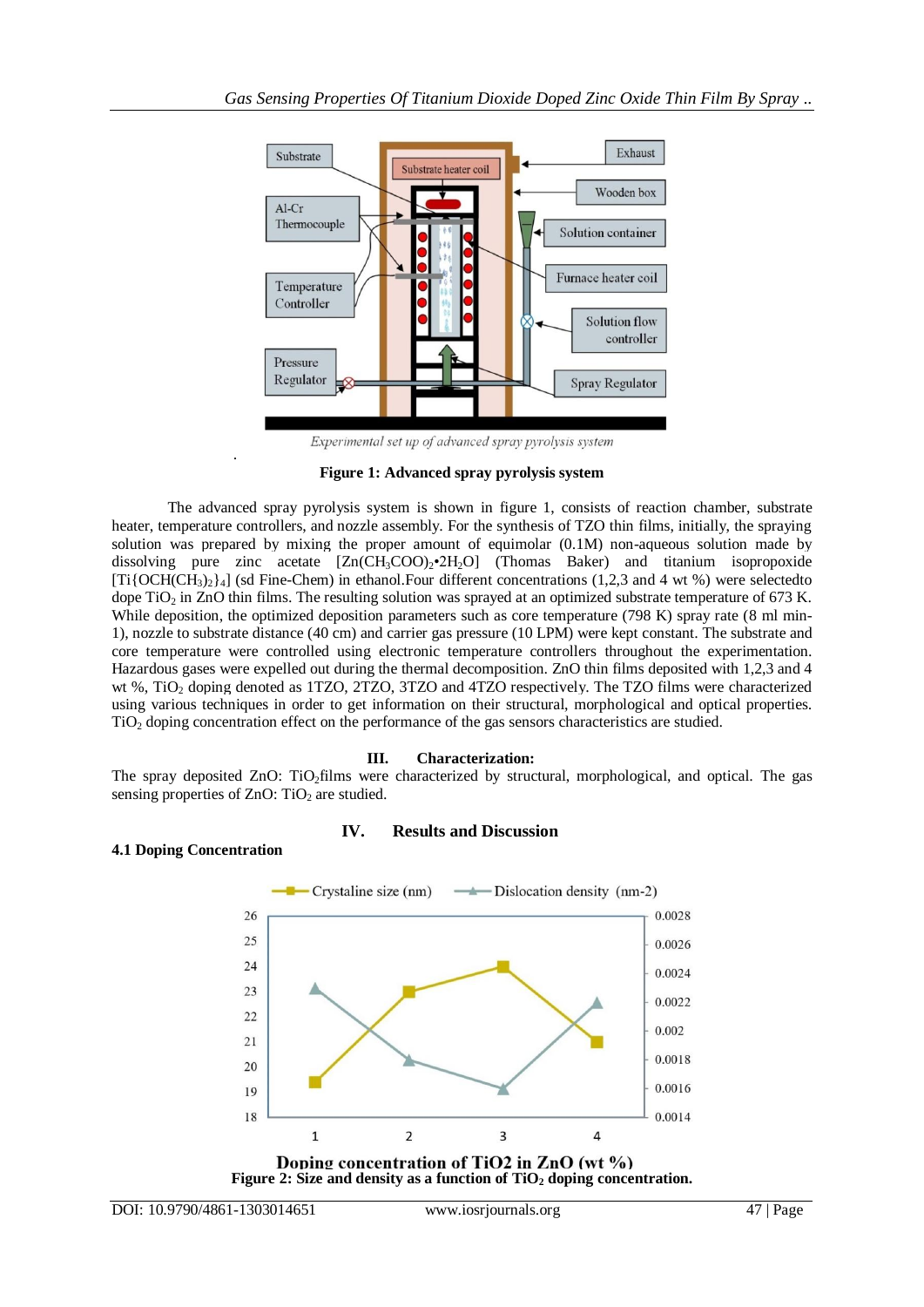The microstructural parameters such as crystallite size (D) and dislocation density (d) for TZO films were estimated using the relevant formulas [09-10] and represented in figure 2. It is observed that the crystallite size increases from ~19 to ~24 nm, with an increase in TiO<sub>2</sub> doping concentrations from 1 to 3 wt %. But for further increase in TiO<sub>2</sub> concentrations i. e. at 4 wt %, the crystallite size decreases. The results imply that the crystallinity and degree of orientation of the TZO films were closely associated with the TiO<sub>2</sub> doping concentration. However, the structural parameters like dislocation density (d) show a decreasing trend with the TiO<sup>2</sup> doping concentration up to 3wt %, which tends to a reduction in the concentration due to lattice imperfections. The larger crystallite size (D) and smaller values of dislocation density (d) at 4 wt % TiO<sub>2</sub> doping, indicate better crystallization of the 4TZO film.

#### **4.2 Response of H2S Gas at Different Temperatures**



In figure 3, the sensitivity curves to 20 ppm  $H_2S$  of 4TZO sample is shown as a function of operating temperature. It shows that operating temperature plays a vital role to determine the sensitivity of the film. The sensitivity to H2S is increased with increasing the operating temperature, which attains the maximum at 724K, and then decreases for a further rise in the operating temperature. However, in the range of 624-784K, the maximum sensitivity (28 %) appears at 724K and accordingly, 724K is believed to be theoptimized temperature and it is applicable in all occurances.

#### **4.3 Response of H2S Gas**

The transient response of ZnO films with different  $TiO<sub>2</sub>$  doping concentrations at 724 K to 20 ppm of H<sub>2</sub>S gas is shown in figure 4. It shows that the H<sub>2</sub>S sensing properties are strongly influenced by TiO<sub>2</sub> doping concentration in ZnO films. It is also observed that the sensitivity tends to increase from  $\sim$ 14 to  $\sim$ 28 % as the TiO<sub>2</sub> doping concentration increases from 1 to 4 wt %, respectively. An increasing response towards H<sub>2</sub>S gas may be attributed to the modification of the surface morphology from irregular crystalline morphology to the columnar structured morphology as the TiO<sub>2</sub> doping concentration increases. It seems that the columnar 4TZO film growth exhibits well-distributed space charge layers in comparison to the polycrystalline 1TZO, which helps to enhances the chemical interaction of  $H_2S$  gas with film and the charge transfer inside the film. This makes stronger the output signal and film sensitivity [11]. Again, it is observed that the small crystallite size helps to increase the exposed area to the hydrogen sulfide gas and this causes enhancement in the resistance of the sample [12-13, 16].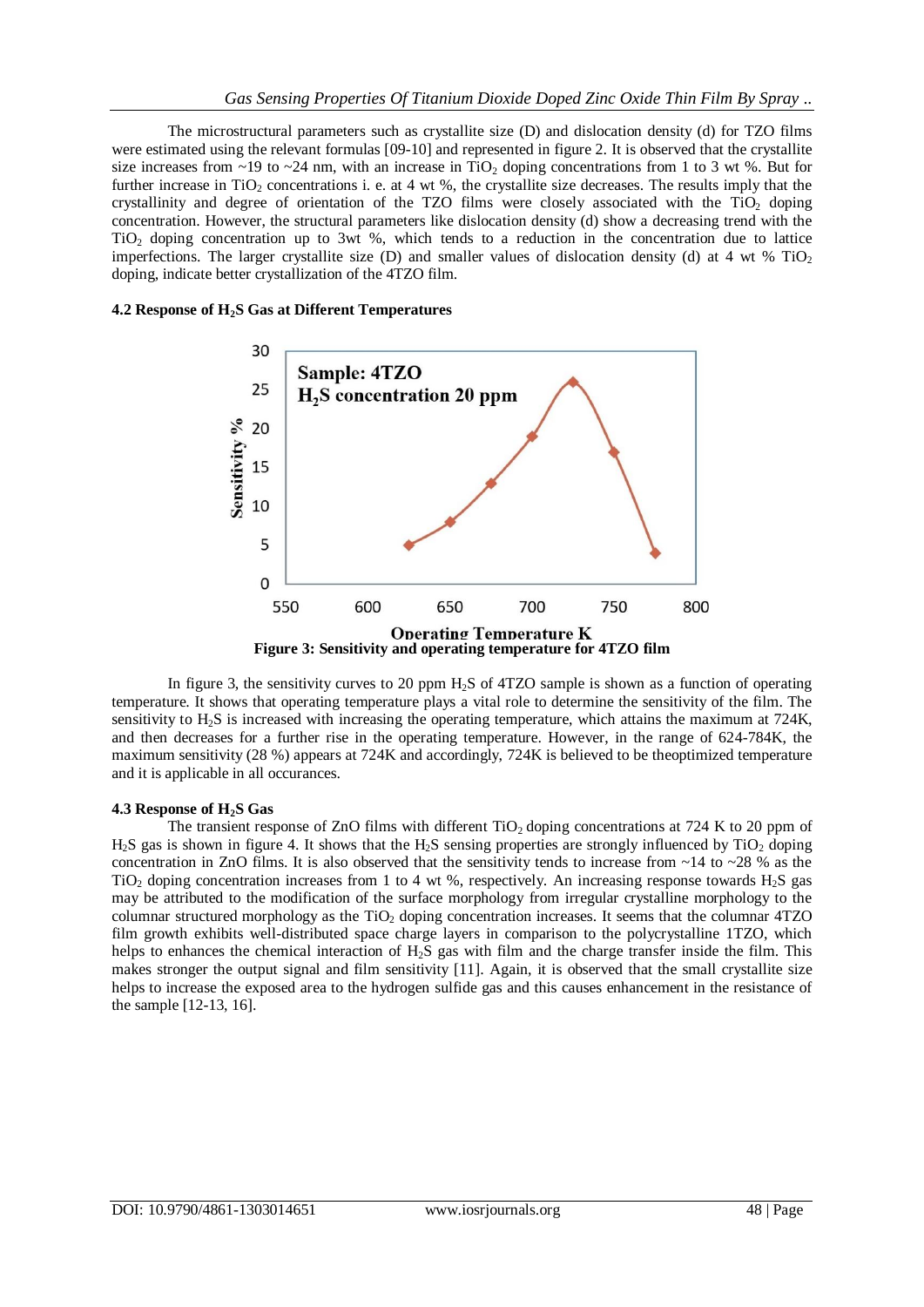

The variation of response time and recovery time with  $TiO<sub>2</sub>$  doping concentration is shown in figure 5. From the figure, it seems that the response time is minimum for a sample with 1 wt % of doping and decreases with increasing TiO<sub>2</sub>. At 2 wt %, the slowest response is observed and for higher doping concentrations it improves slightly. The recovery time also exhibits a similar trend in variation. The 3TZO film exhibited the response and recovery times 2 and 5 s, respectively.



 $TiO<sub>2</sub>$  dopping concentrations  $(w\%)$ **Figure 5: The response and recovery time with TiO<sup>2</sup> doping concentrations at 724K.**

## **4.4 4TZO Film Sensitivity**

In figure 6, it is observed that the sensitivity variation of typical sample 4TZO is a function of time with variation in H<sub>2</sub>S gas concentration at 724 K operating temperature. It is also shown that at all concentrations of hydrogen sulfide response time is fast. Morever, at lower concentrations, the response time is slightly slow and with increases in concentration, the response time increases. The higher response at higher  $H<sub>2</sub>S$  concentrations may be due to an increase in surface coverage with a high density of  $H<sub>2</sub>S$  molecules. The recovery time of the film for all concentrations is almost remains the same.

It is also observed that the sensitivity increases rapidly in the lower concentration region (20 ppm) of H2S, while it increases gradually above 20 ppm of H2S. At a low concentration, there is a small number of H2S molecules that interact with the sensor and hence the surface reaction gets down. With an increase in H2S concentration, the surface reaction increases due to a larger surface coverage of H2S molecules, resulting in higher sensitivity. For a increasing concentration, the surface reaction gets saturated, which leads to a slow increase insensitivity.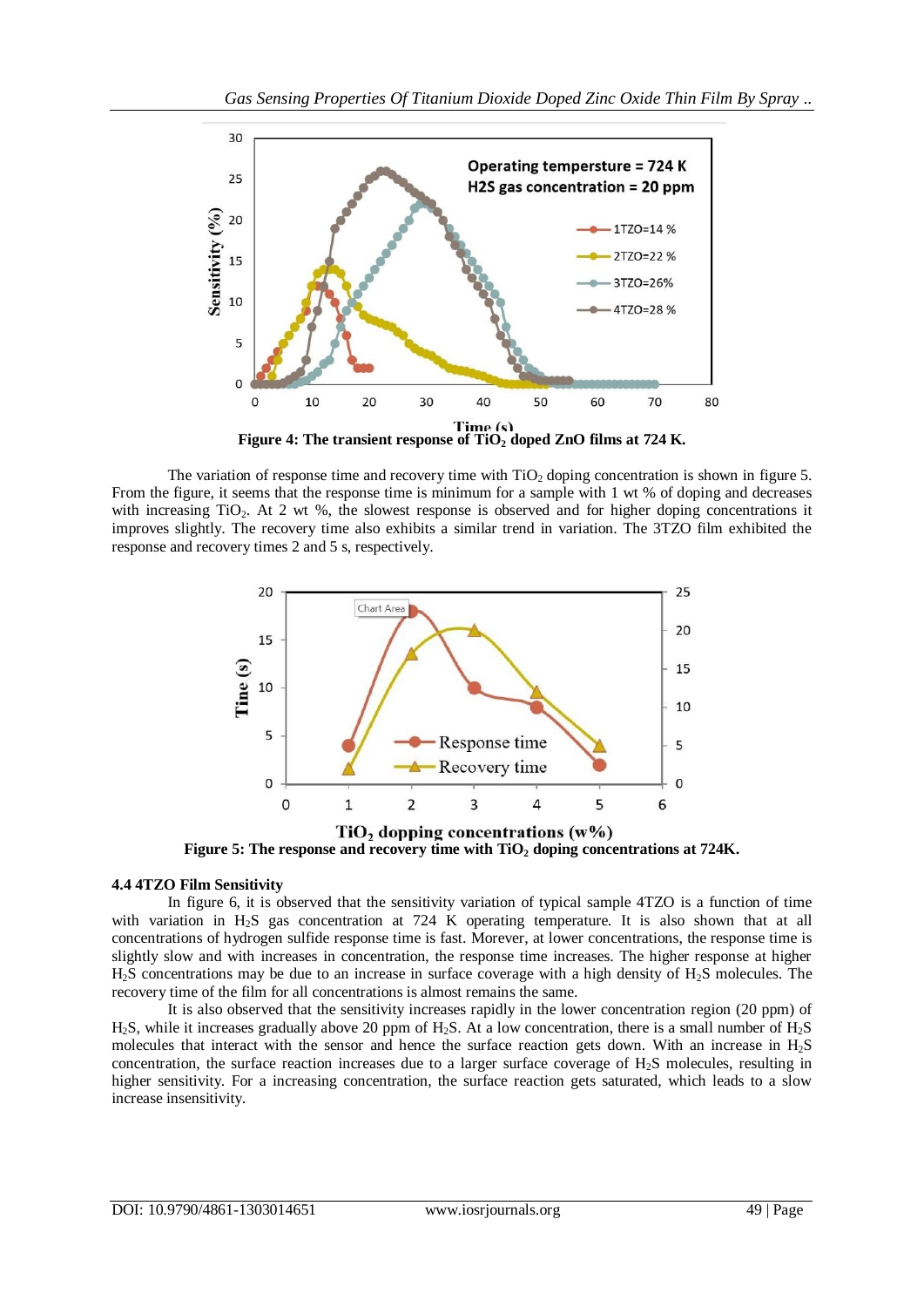

## **4.5 Selectivity**

The selectivity of 4TZO film was investigated against different reducing gases and alcoholic vapors. Ethanol (C<sub>2</sub>H<sub>5</sub>OH), methanol (CH<sub>3</sub>OH), and acetone (CH<sub>3</sub>COCH<sub>3</sub>) (for 20 ppm) were selected as target test gases (Figure 7 shows the results). The selectivity coefficient (QH<sub>2</sub>S) of  $H_2S$  gas to another gas was defined  $aSQH_2S = SH_2S + SX$ , where  $SH_2S$  and  $SX$  are the sensitivities of sensors in  $H_2S$  and 'X' gas, respectively [14]. The selectivity coefficients are also shown in Figure 7. The larger value of QH<sub>2</sub>S means the sensor has a better ability to discriminate the target gas ( $H_2S$  here) amongst the mixture gases. It is clear from these results that  $H_2S$ can be detected selectively using a 4TZO film-based sensor with high sensitivity and a selectivity coefficient( $\sim$ 22 % towards 20 ppm H<sub>2</sub>S).



## **4.6 Effect of Palladium (Pd) Sensitization**

It is well known that adding up small amounts of noble metals such as Pt and Pd to the sensor film can promote not only gas sensitivity but also the rate of response. Therefore, in order to enhance the  $H_2S$  sensing performance of TZO films, a Pd catalyst was loaded on the 4TZO film, and gas sensitivity towards H<sub>2</sub>S has been observed that very littleimprovement was observed in the response time, but the sensitization effect was found to enhance the rate of recovery slightly faster. Here, in the electronic type of palladium sensitization, the Pd in